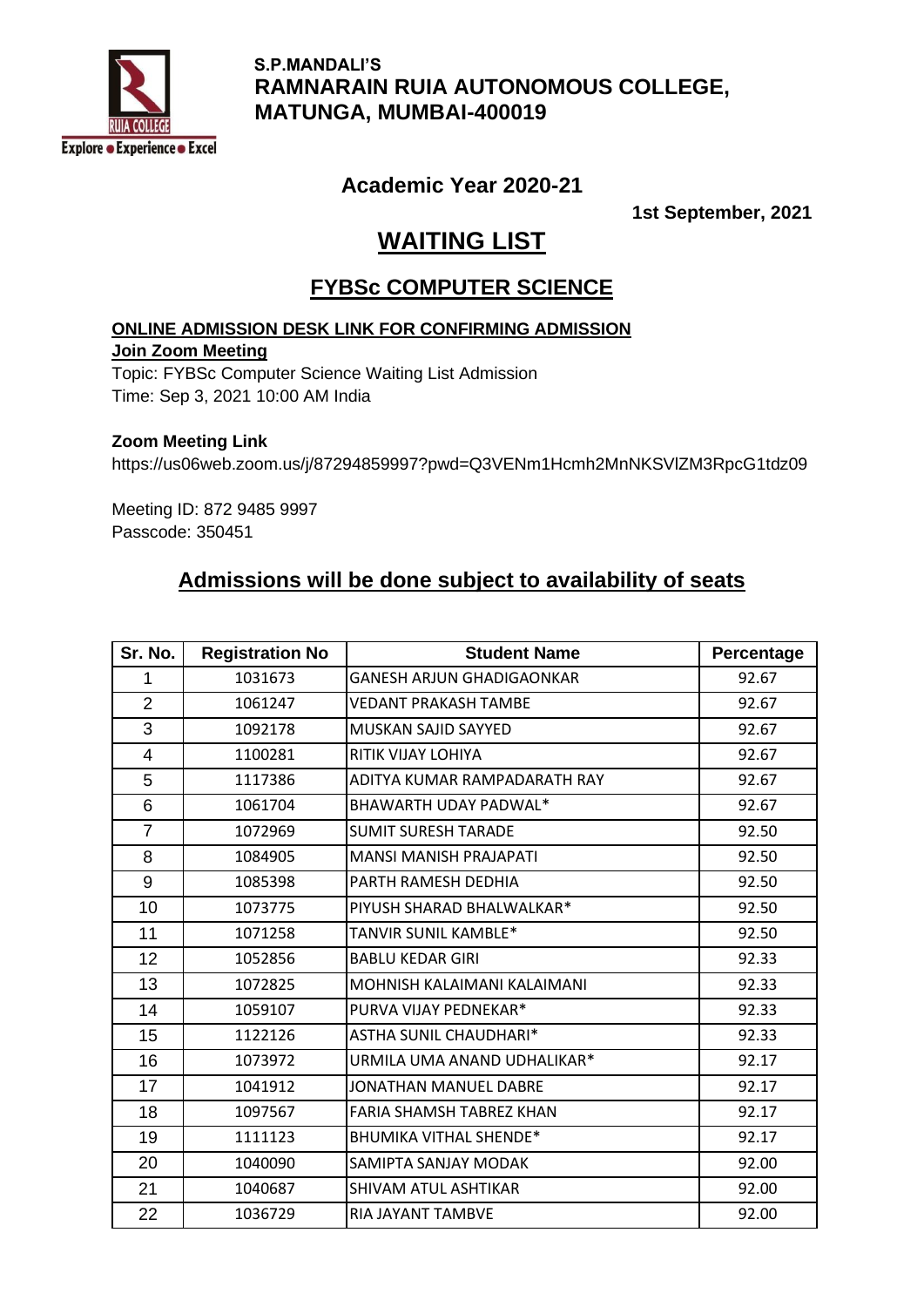| Sr. No. | <b>Registration No</b> | <b>Student Name</b>                 | Percentage |
|---------|------------------------|-------------------------------------|------------|
| 23      | 1051134                | <b>SWAYAM MANOHAR GHATGE</b>        | 92.00      |
| 24      | 1075123                | OM SANTOSH UNDE                     | 92.00      |
| 25      | 1082032                | NARENDRANATH MRITYUNJOY CHAKRABORTY | 92.00      |
| 26      | 1115240                | DHARINI RAVICHANDRAN NAIDU          | 92.00      |
| 27      | 1092166                | RUCHA ANAND SANKHE*                 | 92.00      |
| 28      | 1089434                | SANKET SANTOSH DALVI*               | 92.00      |
| 29      | 1030812                | SAHIL AVINASH SALVE*                | 92.00      |
| 30      | 1026849                | ARYAN SANJAY NIKALE*                | 92.00      |
| 31      | 1077975                | HANESH RAMAN IYER*                  | 91.83      |
| 32      | 1088271                | DEVYANI GAJENDRA RAWAT              | 91.83      |
| 33      | 1094089                | HITESH KUMAR ASHOK KUMAR MALVIYA IN | 91.83      |
| 34      | 1109155                | <b>GRACEY SANUJA DAS</b>            | 91.83      |
| 35      | 1101106                | <b>HARSH ASHWIN SHAH*</b>           | 91.67      |
| 36      | 1040451                | RAHUL VINOD THAKUR                  | 91.67      |
| 37      | 1080026                | VISHWAJIT ANIL JADHAV               | 91.67      |
| 38      | 1109844                | JANET MARIO REBELLO                 | 91.67      |
| 39      | 1112050                | <b>ABHISHEK PRASHANT JOSHI</b>      | 91.67      |
| 40      | 1114785                | TANAY KESHAV AGARWAL                | 91.67      |
| 41      | 1039498                | SHREYAS GURUDATT GURUDATT           | 91.60      |
| 42      | 1026975                | <b>ADVAIT NANDKISHOR LAD</b>        | 91.50      |
| 43      | 1116544                | KALYANI MOHAN PATIL*                | 91.50      |
| 44      | 1067124                | SHREYASH MANGESH NANDGAONKAR*       | 91.50      |
| 45      | 1046676                | MAITREYI . BANDYOPADHYAY            | 91.38      |
| 46      | 1020500                | HRIDAYESH SANJEEV AGGARWAL          | 91.33      |
| 47      | 1050271                | JAYALAXMI PERUMAL MUDALIAR          | 91.33      |
| 48      | 1054784                | ROHAN ASHISH WARANG                 | 91.33      |
| 49      | 1071465                | KARTIK MAHESH SUVARNA               | 91.33      |
| 50      | 1110538                | ASHUTOSH RADHESHYAM GAUR            | 91.33      |
| 51      | 1045366                | SIDDHESH GURUNATH CHINCHOLE*        | 91.33      |
| 52      | 1060640                | OJAS SANTOSH GANGAN*                | 91.33      |
| 53      | 1032990                | <b>MANAS KEDAR PHANSE</b>           | 91.17      |
| 54      | 1026906                | <b>BALMURGAN SHANKAR TEVAR</b>      | 91.17      |
| 55      | 1045209                | AASTHA GIRISH SHRIMALI              | 91.17      |
| 56      | 1094442                | <b>DEBAJYOTI TUSHAR SARKAR</b>      | 91.17      |
| 57      | 1103288                | ARYAN BEENU PANIKAR                 | 91.17      |
| 58      | 1113234                | <b>HETA JIGNESH VYAS</b>            | 91.17      |
| 59      | 1075218                | YASH SHARAD PAWASKAR*               | 91.17      |
| 60      | 1044836                | YOGESH PRAKASH KAWLE*               | 91.17      |
| 61      | 1020793                | DURVA DEEPAK KELKAR                 | 91.00      |
| 62      | 1072643                | SHUBH SANTOSH SHETTY                | 91.00      |
| 63      | 1078722                | VINAY . RANA                        | 91.00      |
| 64      | 1087110                | SANSKAR RAMEESH BHUSHANKAR          | 91.00      |
| 65      | 1107948                | VISHAL SURYANATH YADAV              | 91.00      |
| 66      | 1047621                | SANIKA VIVEK TAJANE*                | 91.00      |
| 67      | 1047621                | SANIKA VIVEK TAJANE*                | 91.00      |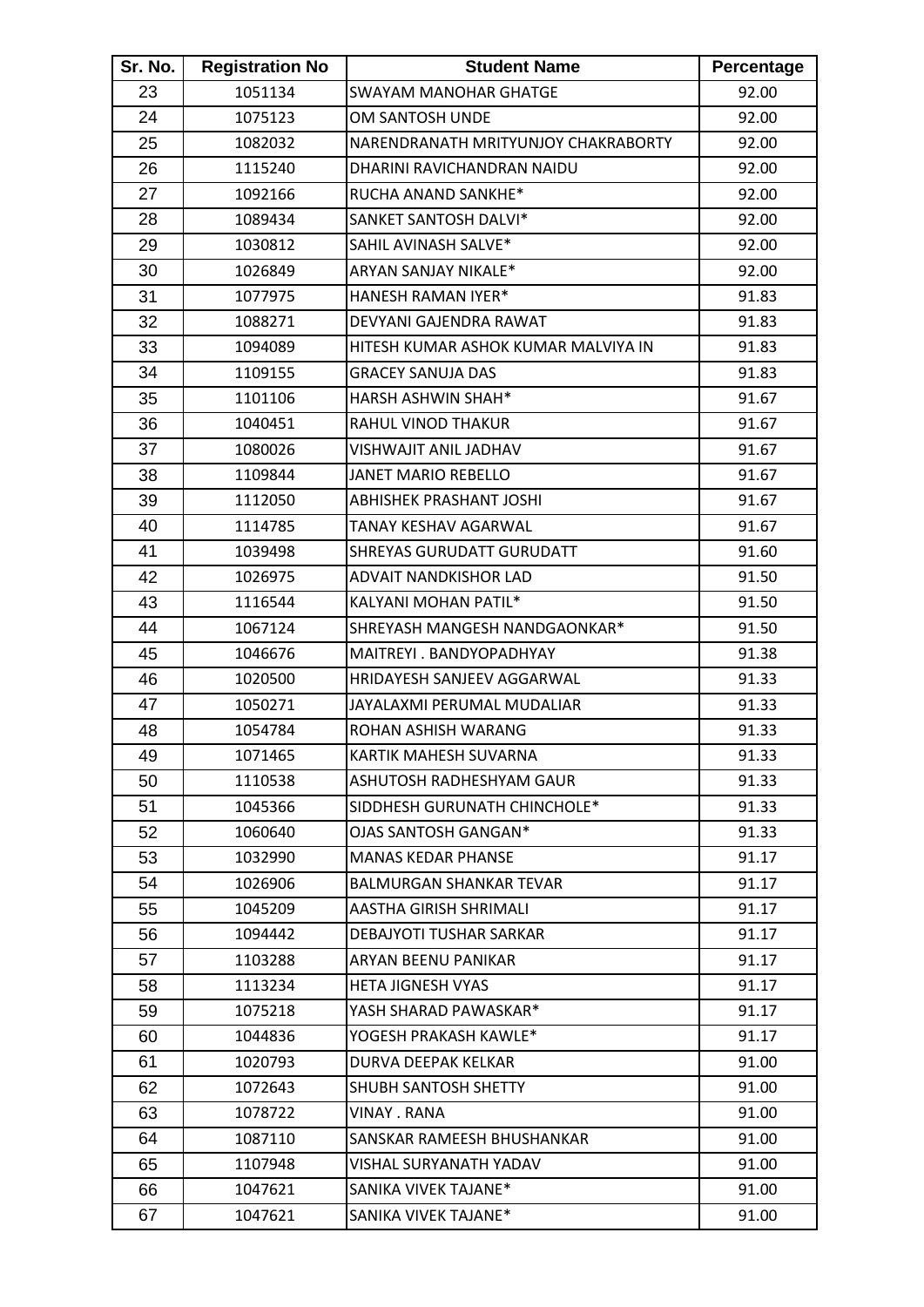| Sr. No. | <b>Registration No</b> | <b>Student Name</b>               | Percentage |
|---------|------------------------|-----------------------------------|------------|
| 68      | 1086154                | PRAJAKTA VITHAL PATIL*            | 90.83      |
| 69      | 1033155                | ADITYA RAJENDRA GHADGE            | 90.83      |
| 70      | 1067942                | ANVIT AMARDEEP AJGAOKAR           | 90.83      |
| 71      | 1106235                | SONAL MAHENDRA GUPTA              | 90.83      |
| 72      | 1113764                | PRATHAM PRASHANT SALUNKHE         | 90.83      |
| 73      | 1054897                | RIDDHI PRAKASH LABDE*             | 90.83      |
| 74      | 1116980                | ADITYA GUNWANT GARMALE*           | 90.83      |
| 75      | 1031050                | <b>SUMAIYA ANISH SHAIKH</b>       | 90.67      |
| 76      | 1044062                | PAYAL PRANAB DEY                  | 90.67      |
| 77      | 1062190                | VEDANT VANDESH VAIDYA             | 90.67      |
| 78      | 1073778                | AYUSH VISHAL UPADHYAY             | 90.67      |
| 79      | 1078867                | KANIKA LEKHRAJ NAIK               | 90.67      |
| 80      | 1087553                | SHUBHAM BHALCHANDRA HUMANE        | 90.67      |
| 81      | 1099778                | SHRIYA SUNIL SAWANT               | 90.67      |
| 82      | 1130363                | AMEY JAYESH PARAB                 | 90.67      |
| 83      | 1091622                | NISHANT CHANDRAKANT SHIGWAN*      | 90.67      |
| 84      | 1125748                | <b>SHIVAN RAMESH MHATRE*</b>      | 90.67      |
| 85      | 1107802                | AQSA ZAINUL ABEDIN SHAIKH         | 90.50      |
| 86      | 1101274                | SHUBHAM KRISHNA TIWARI            | 90.50      |
| 87      | 1080261                | VIGHNESH ANIL MESTRY*             | 90.50      |
| 88      | 1028730                | SHIVAM MAHESH SAWANT              | 90.33      |
| 89      | 1031289                | PADMANABHAN SAIRAM PORAIYAR       | 90.33      |
| 90      | 1043395                | PURVA SAMPAT GHADGE               | 90.33      |
| 91      | 1051074                | SANIL NILESH BHIDE                | 90.33      |
| 92      | 1063092                | SAUMYA SURESH YADAV               | 90.33      |
| 93      | 1077870                | AKANKSHA ASHOK DODAMANI           | 90.33      |
| 94      | 1091403                | <b>SANSKRUTI SUNIL UPADHYAY</b>   | 90.33      |
| 95      | 1092663                | SANA FATEMA SHABBIR PANJWANI      | 90.33      |
| 96      | 1093452                | PIYUSH RAJESH FRAMEWALLA          | 90.33      |
| 97      | 1127860                | DHRUV PADMANAB NAIDU              | 90.33      |
| 98      | 1042181                | HARSHVARDHAN SHRIKANT KORGAONKAR* | 90.33      |
| 99      | 1091763                | ADITYA PRAVIN MEDHEKAR*           | 90.33      |
| 100     | 1112642                | CHETANA SURESH BHOJWANI           | 90.20      |
| 101     | 1125805                | HIREN NILESH PUNJANI              | 90.17      |
| 102     | 1114537                | SHIVANI JEETENDRA MAHADIK*        | 90.17      |
| 103     | 1094548                | JAY ANIL SUVARE*                  | 90.17      |
| 104     | 1100911                | NINAD RAVIKANT GODE*              | 90.17      |
| 105     | 1123315                | SRUJAN NIRNAYSAGAR WANKHEDE*      | 90.17      |
| 106     | 1037682                | KUSHAL RAMESH SENGHANI            | 90.00      |
| 107     | 1060830                | SNEHA ANIL KUMAR GUPTA            | 90.00      |
| 108     | 1073724                | ABDUL ABDUL QUDDUS SHAIKH         | 90.00      |
| 109     | 1097844                | PRANAY JAGANNATH PAWAR            | 90.00      |
| 110     | 1124142                | HARSH HARISHCHANDRA KHADYE*       | 90.00      |
| 111     | 1122238                | POOJA PANDURANG GANGAD*           | 89.83      |
| 112     | 1074698                | PARNEET PRAMODKUMAR PRASAD        | 89.83      |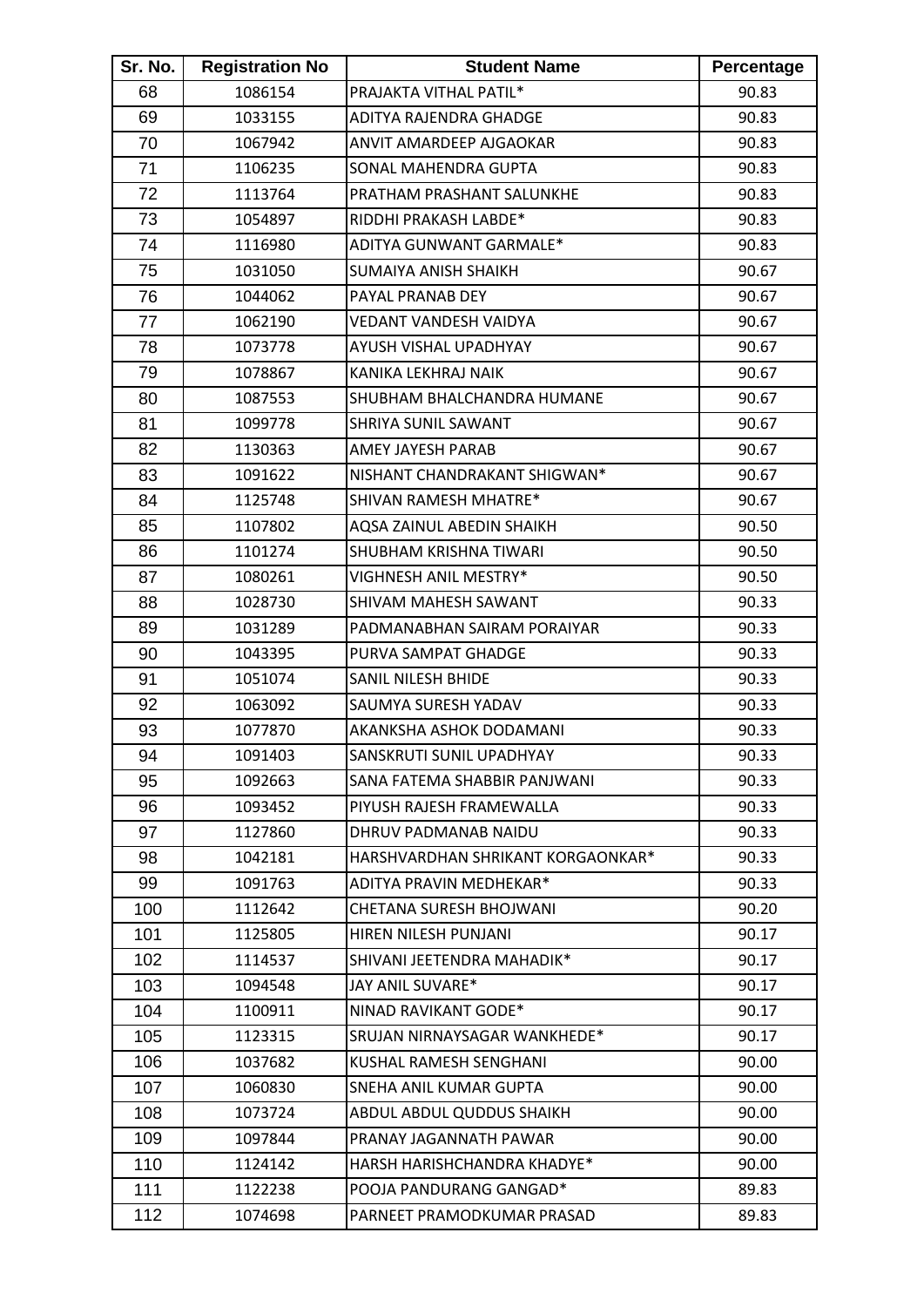| Sr. No. | <b>Registration No</b> | <b>Student Name</b>                | Percentage |
|---------|------------------------|------------------------------------|------------|
| 113     | 1085065                | <b>SUMIT NANDLAL SINGH</b>         | 89.83      |
| 114     | 1091922                | ANISHA AJAY SINGH                  | 89.83      |
| 115     | 1098252                | ABHIJEET RAMESH RAJPUT             | 89.83      |
| 116     | 1102108                | ANUSHKA GANESH MARGAJ              | 89.83      |
| 117     | 1122433                | SAAD UMER RAJURKAR                 | 89.83      |
| 118     | 1027541                | JAY SHANTARAM SONAWANE*            | 89.83      |
| 119     | 1032160                | ANISH MILIND NALEKAR*              | 89.83      |
| 120     | 1111028                | DHANASHREE RAVINDRA PATIL*         | 89.83      |
| 121     | 1019552                | SHALAKA SUBHASH GAWADE             | 89.67      |
| 122     | 1118034                | ARVIN RAJU ARUNDUDHI               | 89.67      |
| 123     | 1084258                | NAMDEO ARUN KEDAR*                 | 89.67      |
| 124     | 1055064                | <b>GAURAV GOPAL JOSHI</b>          | 89.67      |
| 125     | 1085323                | KAMAL JITESH VASA                  | 89.67      |
| 126     | 1108342                | <b>GREESHMA RAMESH RAO</b>         | 89.67      |
| 127     | 1110026                | PRATIKSHA CHELLADURAI NADAR        | 89.67      |
| 128     | 1118699                | <b>ANTARA SUNIL PATIL*</b>         | 89.67      |
| 129     | 1119165                | SIDDHANT NANA KATE*                | 89.67      |
| 130     | 1044768                | PRATEEK IYER IYER                  | 89.60      |
| 131     | 1028333                | KRISHNA RAMESH LIMBASIYA           | 89.50      |
| 132     | 1039183                | VAISHNAVI MAHENDRA DUNGAWAT        | 89.50      |
| 133     | 1021132                | APARNA PRADEEP NAIR                | 89.50      |
| 134     | 1050782                | <b>ABHISHEK SANJAY KHADGI</b>      | 89.50      |
| 135     | 1054867                | MOHD ABUZAID MOHD RAFIQUE ANSARI   | 89.50      |
| 136     | 1062885                | RISHI KRISHNAN KAVASSERY           | 89.50      |
| 137     | 1054703                | KIRAN RAJENDRA SHEJWAL             | 89.50      |
| 138     | 1075101                | PRACHI PRASHANT DWIVEDI            | 89.50      |
| 139     | 1077831                | PAVITHRA PALANISWAMI ARUNTHATHIYAR | 89.50      |
| 140     |                        | MOHAMMED USMAN MOHAMMED QAISER     |            |
|         | 1109154                | ANSARI                             | 89.50      |
| 141     | 1109414                | ROHIT RAMNATH SHARMA               | 89.50      |
| 142     | 1114749                | MOHAMMAD MAAZ M. ZUBAIR SHAIKH     | 89.50      |
| 143     | 1080910                | ANJU SHIDWA PARHYAD*               | 89.50      |
| 144     | 1029010                | CHAITANYA POPAT KARALE*            | 89.33      |
| 145     | 1034064                | SHEETAL SREEKUMAR NAIR             | 89.33      |
| 146     | 1046044                | NIKIT KRISHNAKUMAR SINGH           | 89.33      |
| 147     | 1052539                | SHREYAS DILIP LAWAND               | 89.33      |
| 148     | 1091354                | BILAL MOHAMMED HUSSAIN SHAIKH      | 89.33      |
| 149     | 1102903                | EVAN ELIJAH MENDONSA               | 89.33      |
| 150     | 1100771                | AJAY DHARESHWAR KHODKE*            | 89.33      |
| 151     | 1032252                | ISHITA RAJENDRA INGALE             | 89.20      |
| 152     | 1042043                | SHRUTI SANJAY SARVANKAR            | 89.20      |
| 153     | 1111007                | KRUSHNAKSHI SAHENDRA NAIK*         | 89.20      |
| 154     | 1042587                | NIDA TARIQ KHAN                    | 89.17      |
| 155     | 1047212                | VIVEK BRIJBHAN YADAV               | 89.17      |
| 156     | 1052255                | PARTH PRAMOD KADAM                 | 89.17      |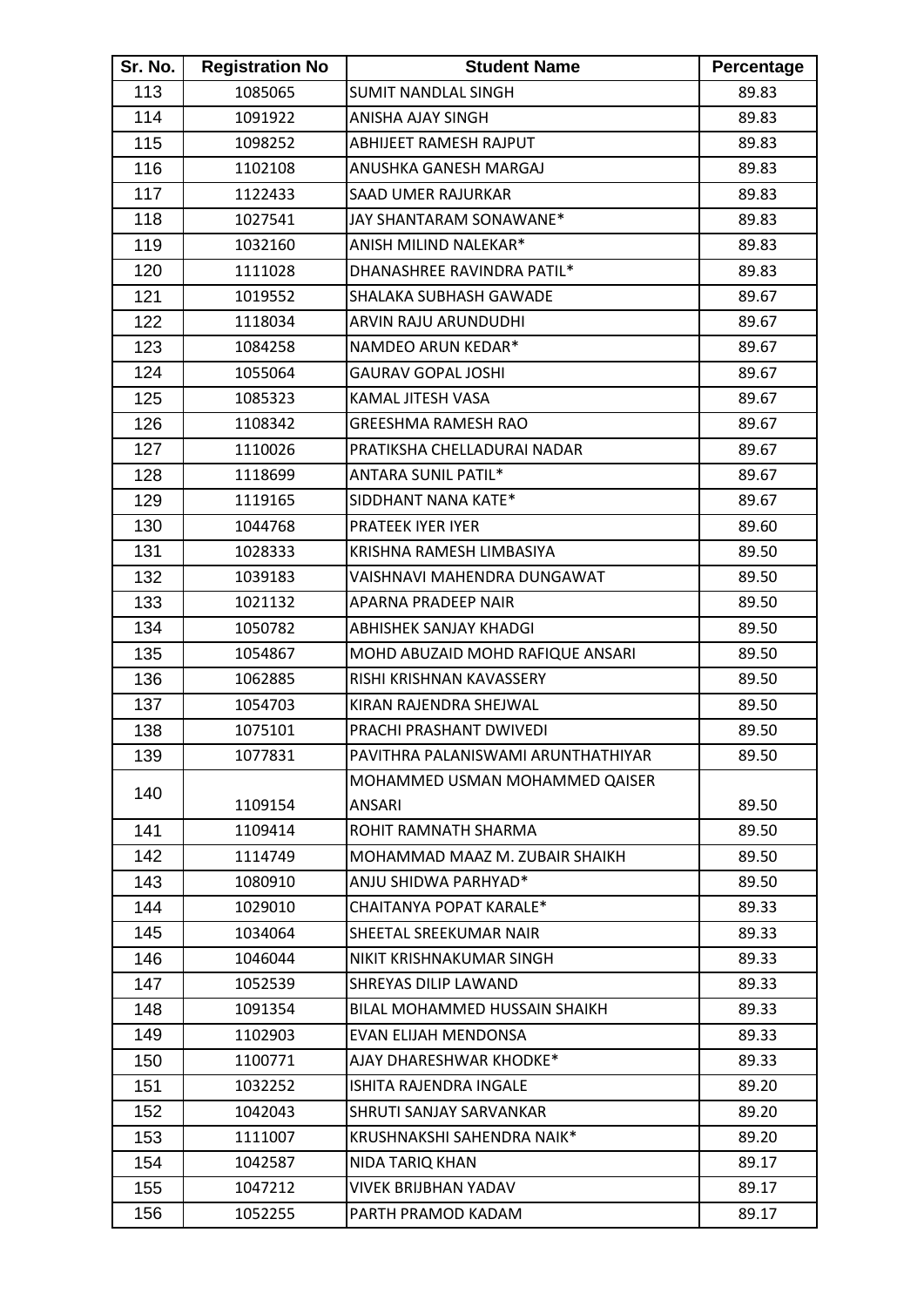| Sr. No. | <b>Registration No</b> | <b>Student Name</b>              | Percentage |
|---------|------------------------|----------------------------------|------------|
| 157     | 1054090                | NITYA SUKHESH BHAVE              | 89.17      |
| 158     | 1130046                | SHIVAM SOMINATH SHINGADE*        | 89.17      |
| 159     | 1052886                | HARSHADA SANTOSH MESTRY*         | 89.17      |
| 160     | 1071764                | VAISHNAVI SUBASH PAULRAJ.        | 89.17      |
| 161     | 1089220                | <b>GURANSH SINGH SURI</b>        | 89.17      |
| 162     | 1119885                | PRATIKSHA DILIP NAIK             | 89.17      |
| 163     | 1075338                | ADITYA PRAKASH MAHANWAR*         | 89.17      |
| 164     | 1027543                | VYAS NARENDRA GAWAND*            | 89.17      |
| 165     | 1042445                | ADITYA . SANTOSHKUMAR            | 89.00      |
| 166     | 1052604                | SHLOK NANDKUMAR PUNEKAR          | 89.00      |
| 167     | 1054359                | ANURAG ANIL PANDEY               | 89.00      |
| 168     | 1066315                | AIMAN JAVID HUSAIN DABIR         | 89.00      |
| 169     | 1029191                | RISHIKESH DATTARAM KADAM*        | 89.00      |
| 170     | 1035427                | <b>GOPAL PREMANAND GAVAS</b>     | 88.83      |
| 171     | 1041964                | ARYAN MAHESH PANGE               | 88.83      |
| 172     | 1053180                | OMKAR RAVINDRA KASHID            | 88.83      |
| 173     | 1058031                | AARSHATI SURESH NEHARKAR         | 88.83      |
| 174     | 1055444                | MARIYA NASRULLAH SHAIKH          | 88.83      |
| 175     | 1073198                | <b>ISHAN AJAY KANHIRATHINGAL</b> | 88.83      |
| 176     | 1110962                | NEHA RAJESH JADHAV               | 88.83      |
| 177     | 1123625                | DIVLEEN KAUR GURMEET SINGH BANGA | 88.83      |
| 178     | 1107033                | PURVA JAYANTEELAL NIKAM*         | 88.83      |
| 179     | 1048959                | AARYAN SURYAKANT KHARAT*         | 88.83      |
| 180     | 1049882                | MRINAL SUSHIL GAIKWAD*           | 88.83      |
| 181     | 1024308                | SHUBHAM SHIVAJI KELUSKAR*        | 88.67      |
| 182     | 1099059                | DEEPAK VIJAY VARNWAL             | 88.67      |
| 183     | 1096911                | MANAS SANJAY CHANANA             | 88.67      |
| 184     | 1038901                | PAYAL VIJAY SURVE*               | 88.67      |
| 185     | 1097258                | TANAYA UDAY GAWAD*               | 88.67      |
| 186     | 1094270                | SURABHI SURESH DESHMUKH*         | 88.67      |
| 187     | 1106796                | VEDASHREE VISHNU TELI*           | 88.67      |
| 188     | 1125074                | ROHINI BALKRUSHNA DUSANE*        | 88.67      |
| 189     | 1040692                | SAHIL ASHOK KADAM*               | 88.67      |
| 190     | 1040649                | PRATHAMESH RAMDAS NAIK           | 88.50      |
| 191     | 1053134                | <b>JAZLEEN PS KAUR</b>           | 88.50      |
| 192     | 1067795                | KARAN RAJENDRAPRASAND CHAUBEY    | 88.50      |
| 193     | 1079523                | KARTIK SANJAY GOKHALE            | 88.50      |
| 194     | 1088767                | ARUNIMA SANJAY PANDEY            | 88.50      |
| 195     | 1100291                | SAHIL ANIL VARMA                 | 88.50      |
| 196     | 1105389                | VISHNU DINESH RAMJIYANI          | 88.50      |
| 197     | 1080619                | ANTARA SANJAY AVHAD*             | 88.50      |
| 198     | 1021985                | ARYAAN DILIP VEDAK*              | 88.50      |
| 199     | 1053779                | ADITYA SHRIKRUSHNA ZOPE*         | 88.50      |
| 200     | 1077403                | ANIRUDDHA RAVINDRA AMRUTKAR*     | 88.50      |
| 201     | 1114141                | HARDI BHUPESH PATIL*             | 88.50      |